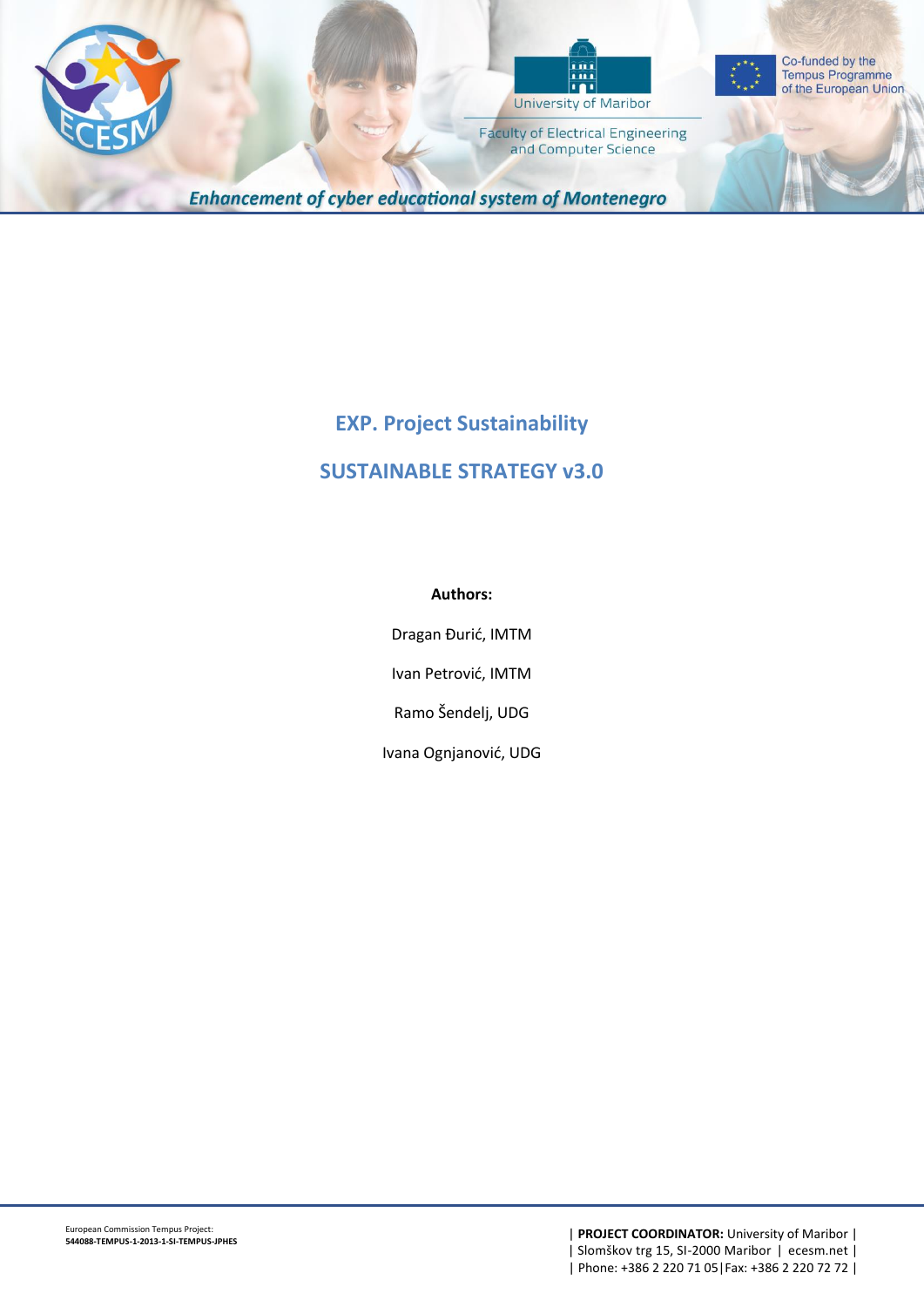

**Enhancement of cyber educational system of Montenegro** 

## **1. Introduction**

Living in modern time, 21<sup>st</sup> Century, means that people lives have gone digital: in the world of cyberspace. Everybody use the Internet, computers, cell phones and mobile devices every day to communicate with family, friends and colleagues. People do business online every day, from banking to shopping to accessing government services – and do it from wherever they happen to be. Digital infrastructure makes all this possible, and also keeps essential services up and running. The society is embracing the many advantages that cyberspace offers, and how it has positive impact on economy and better quality of life. But the increasing reliance on cyber technologies makes people more vulnerable to those who attack the digital infrastructure to undermine the national security, economic prosperity, and way of life. Criminals are exploiting the speed, convenience and anonymity of the Internet to commit a diverse range of criminal activities that know no borders, either physical or virtual, cause serious harm and pose very real threats to victims worldwide.

All reports and analyses done in Montenegro from the period of ECESM project preparation to now days indicate that level of public awareness of cyber security is very low. And, this must be changed. Against ever evolving cyber-threats the need to graduate students skilled in the concepts and technologies of cyber-security is becoming a critical responsibility of academic institutions in order to help preserve the companies' business systems and country sovereignty. Also, the importance of non-academic education should not be ignored. All citizens, not only ICT professionals, need to continually keep their skills related to cyber security sharp and up to date.

Sustainability of all project results should be ensured after project duration, including both, academia and workforce. The leader of formal education will be master study program in cyber security at University Donja Gorica and University of Mediterranean, and the leader of informal educational activities at national level will be centralised at Montenegrin Cyber security Education Centre – MCEC. MCEC will be a hub of cooperation and innovation of all interested parts in Montenegro, enabling them modern education in cyber security together with eminent educational institutions at international and global levels, sharing their knowledge and experience.

The enhancement of overall cyber security posture of the Montenegro, by accelerating the availability of educational and training resources designed to improve cyber skills of every segment of the population, is the main objective of ECESM project. But, as Montenegro wants to continue with society and economic development, this objective must become one of the national priorities.

The ECESM Sustainable Strategy v3.0 is aimed on providing the basis for sustainable national, academic and non-academic, educational system, with highlights on strategic goals and corresponding implementation plan. This strategy is focused on the period after project realization, i.e. this strategy plan represents long term sustainability plan of education in cyber security.

The mission can be define in one sentence, on the following way: creation and development of modern educational environment to extend and enhance the knowledge and skills about cyber security among various stakeholders in Montenegro and to increase awareness of community.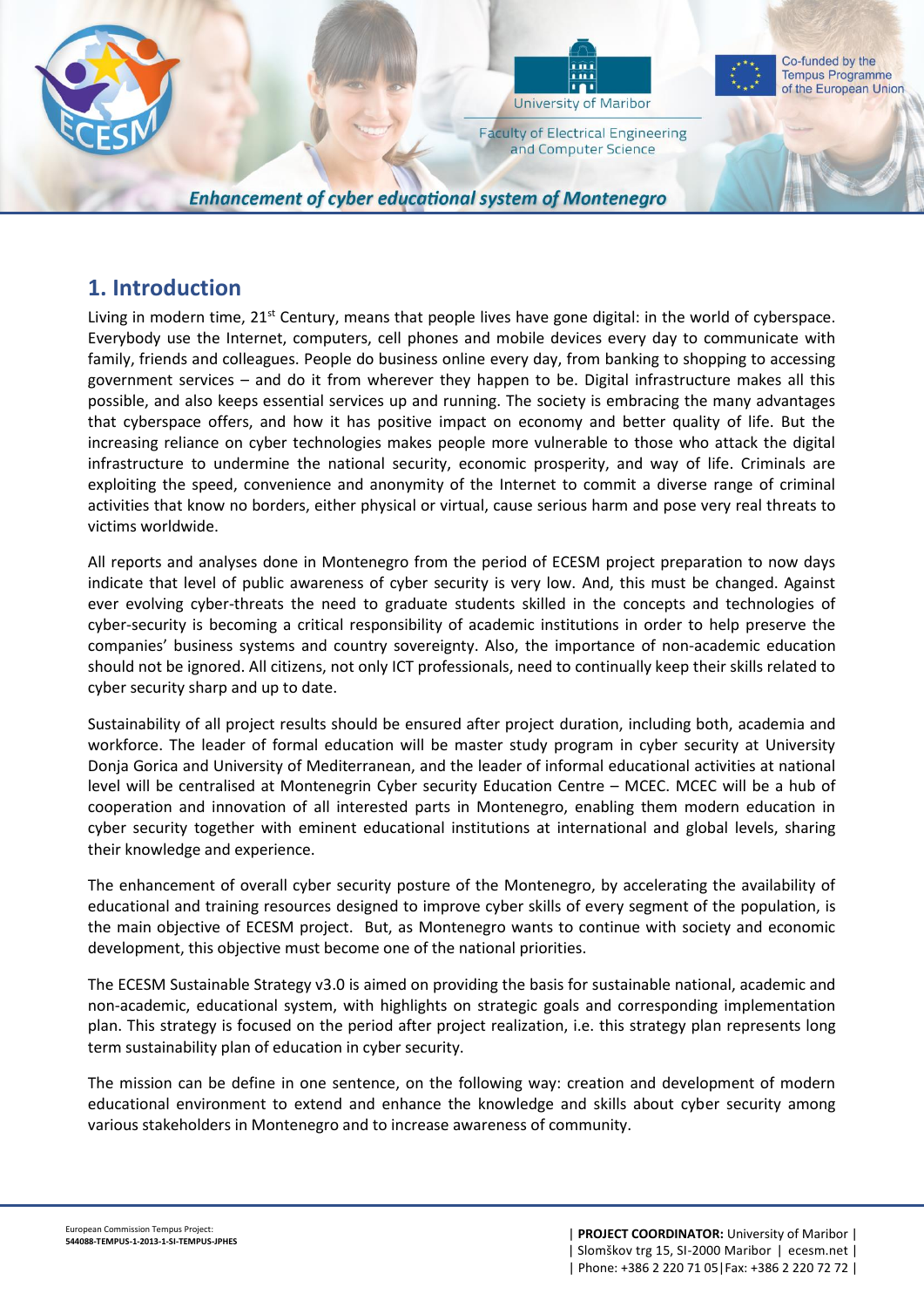

**Enhancement of cyber educational system of Montenegro** 

This Strategy contains two main, working sections. Next to the Introduction, The Section 2 describes and analyses of achieved results defined in Sustainability strategy v2, and Section 3 contains new goals that have be achieved after project duration. Sections 4 provides information about implementation tools of defined goals in Section 3.

# **2. Sustainability Strategy v2: Analysis of achieved results**

Strategy goals defined in the Sustainability Strategy v2 and its implementation plan are summarized in the Table 1. In the text below the Table1, it is given the indicators and their status of realization.

| <b>GOALS</b>                                                                                                                                                                             | <b>IMPLEMENTATION PLAN</b>                        |
|------------------------------------------------------------------------------------------------------------------------------------------------------------------------------------------|---------------------------------------------------|
| 1. Raise awareness about the necessity of continual<br>education in cyber security field and promote new cyber<br>securuty educational programs (including both, formal<br>and informal) | 1a. Intensify promotional activities among        |
|                                                                                                                                                                                          | different target groups at national level         |
|                                                                                                                                                                                          | 1b. Organise National Cyber Security Forum as     |
|                                                                                                                                                                                          | well promoted national cyber security event       |
|                                                                                                                                                                                          | (with well known speakers; representatives        |
|                                                                                                                                                                                          | from governmental, local and educational          |
|                                                                                                                                                                                          | sectors; etc.)                                    |
|                                                                                                                                                                                          | 1c. Implement specific promotional activities of  |
|                                                                                                                                                                                          | newly established Master programs in Cyber        |
|                                                                                                                                                                                          | Security (at University Donja Gorica and          |
|                                                                                                                                                                                          | Mediterranean University)                         |
|                                                                                                                                                                                          | 1d. Implement specific promotional activities     |
|                                                                                                                                                                                          | of programs led by newly established              |
|                                                                                                                                                                                          | Montenegrin Cyber Educational Center (linked      |
|                                                                                                                                                                                          | to actions 4x, 5x)                                |
| 2. Continually organize annual conference about cyber<br>security at national level                                                                                                      | 2a. Continue with organisation of the annual      |
|                                                                                                                                                                                          | conference "Cyber security in the knowledge       |
|                                                                                                                                                                                          | society: threats, risks and achievements"         |
|                                                                                                                                                                                          | 2b. Intensify activities of extending audience at |
|                                                                                                                                                                                          | regional and international level                  |
| 3. Continually publish online journal to support research<br>in the field of cyber security                                                                                              | 3a. Continue with publishing online journal       |
|                                                                                                                                                                                          | "Cyber instructions for all"                      |
|                                                                                                                                                                                          | 3b. Use different channels to distribute the      |
|                                                                                                                                                                                          | online journal and invite international authors   |
|                                                                                                                                                                                          | to contribute acting as journal authors/editors   |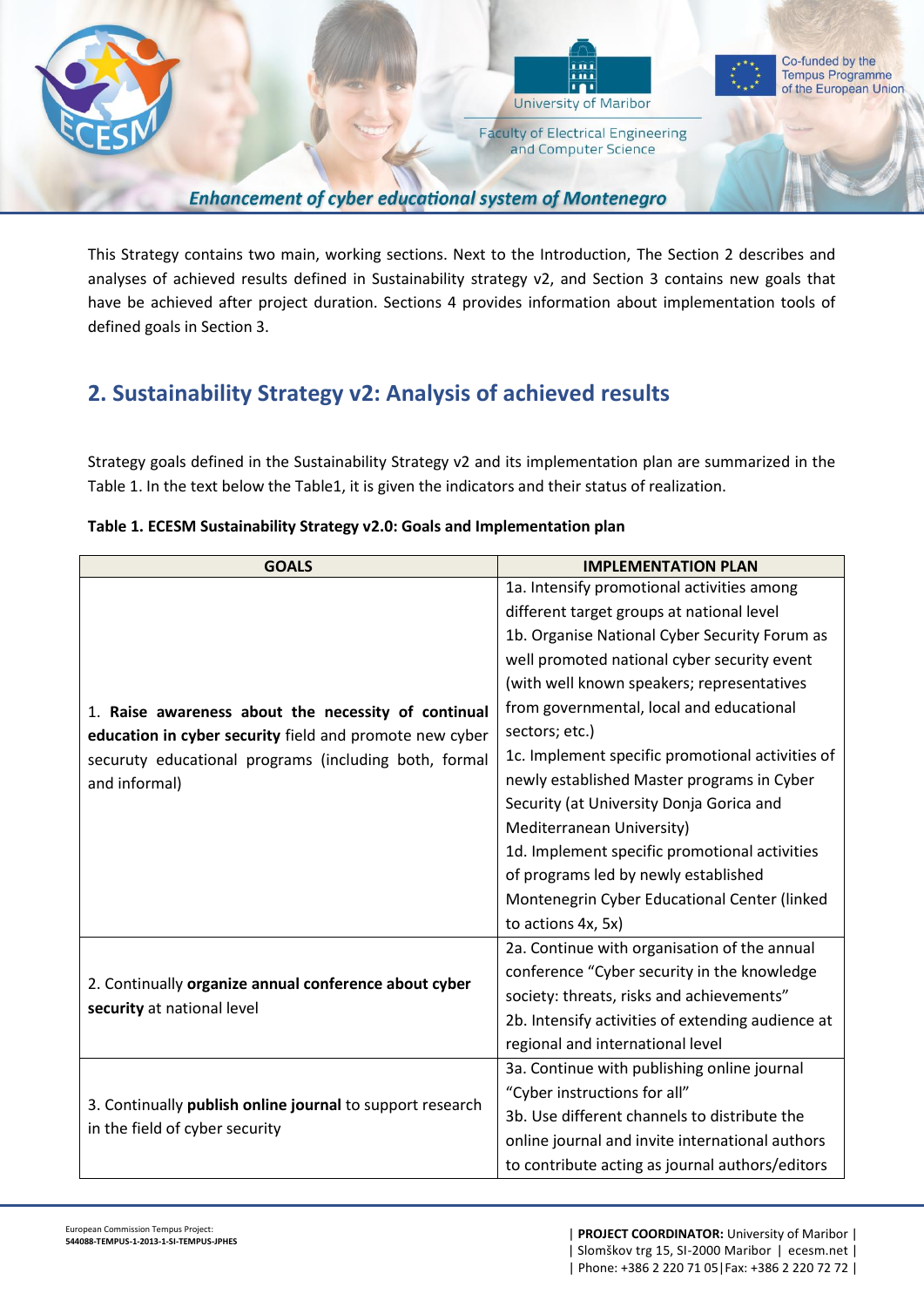



|                                                                                                                 | 4a. Intensity promotion of the newly              |
|-----------------------------------------------------------------------------------------------------------------|---------------------------------------------------|
|                                                                                                                 | established Montenegrin Cyber Educational         |
| 4. Promote and strengthen activities of the newlyonal system es among different target groups at                |                                                   |
| established Montenegrin Cyber Educational Center by                                                             | national level                                    |
| positioning it as a leader of national cyber society in                                                         | 4b. Develop new programs at open learning         |
|                                                                                                                 |                                                   |
| Montenegro                                                                                                      | platform (with different level of specialisation, |
|                                                                                                                 | from general courses to highly specialized in     |
|                                                                                                                 | different aspects of cyber security)              |
| 5. Ensure sustainability of the Montenegrin Cyber<br><b>Educational Center</b> (operational; financial; social) | 5a. Ensure FINANCIAL sustainability of the        |
|                                                                                                                 | Montenegrin Cyber Educational Center              |
|                                                                                                                 | (through new funding schemes and sources)         |
|                                                                                                                 | 5b. Ensure OPERATIONAL sustainability of the      |
|                                                                                                                 | Montenegrin Cyber Educational Center              |
|                                                                                                                 | (through established cooperation with relevant    |
|                                                                                                                 | ministries, key stakeholders at national level,   |
|                                                                                                                 | etc.)                                             |
|                                                                                                                 | 5c. Ensure SOCIAL sustainability of the           |
|                                                                                                                 | Montenegrin Cyber Educational Center              |
|                                                                                                                 | (through organisation of new actions and          |
|                                                                                                                 | recognisable position at national level - linked  |
|                                                                                                                 | with actions 4x)                                  |
| 6. Ensure multiplicity of all ECESM training activities at<br>national level                                    | 6a. Intensify promotions of ECESM training        |
|                                                                                                                 | activities at national level and invite more      |
|                                                                                                                 | participants (linked with 1a)                     |
|                                                                                                                 | 6b. Intensify activities on inviting interested   |
|                                                                                                                 | parties (from different sectors) to organise      |
|                                                                                                                 | more similar trainings for their employees or     |
|                                                                                                                 | other interested groups                           |
|                                                                                                                 |                                                   |

**Goal 1. Raise awareness about the necessity of continual education in cyber security** field and promote new cyber securuty educational programs (including both, formal and informal)

## **Implementation Indicators**.

1a. Brochures about ECESM project and project results disseminate to different audience.

1b. First Cyber Security Forum has been organized on 20<sup>th</sup> October 2016 at Innovative entrepreneurial centre Tehnopolis, in Niksic. More than 80 participants attended the event. The US ambassador opened the Forum.

1c. The website for Master program in Cyber Security at University Donja Gorica has created. The brochures about Master program have been distributed at promotional events.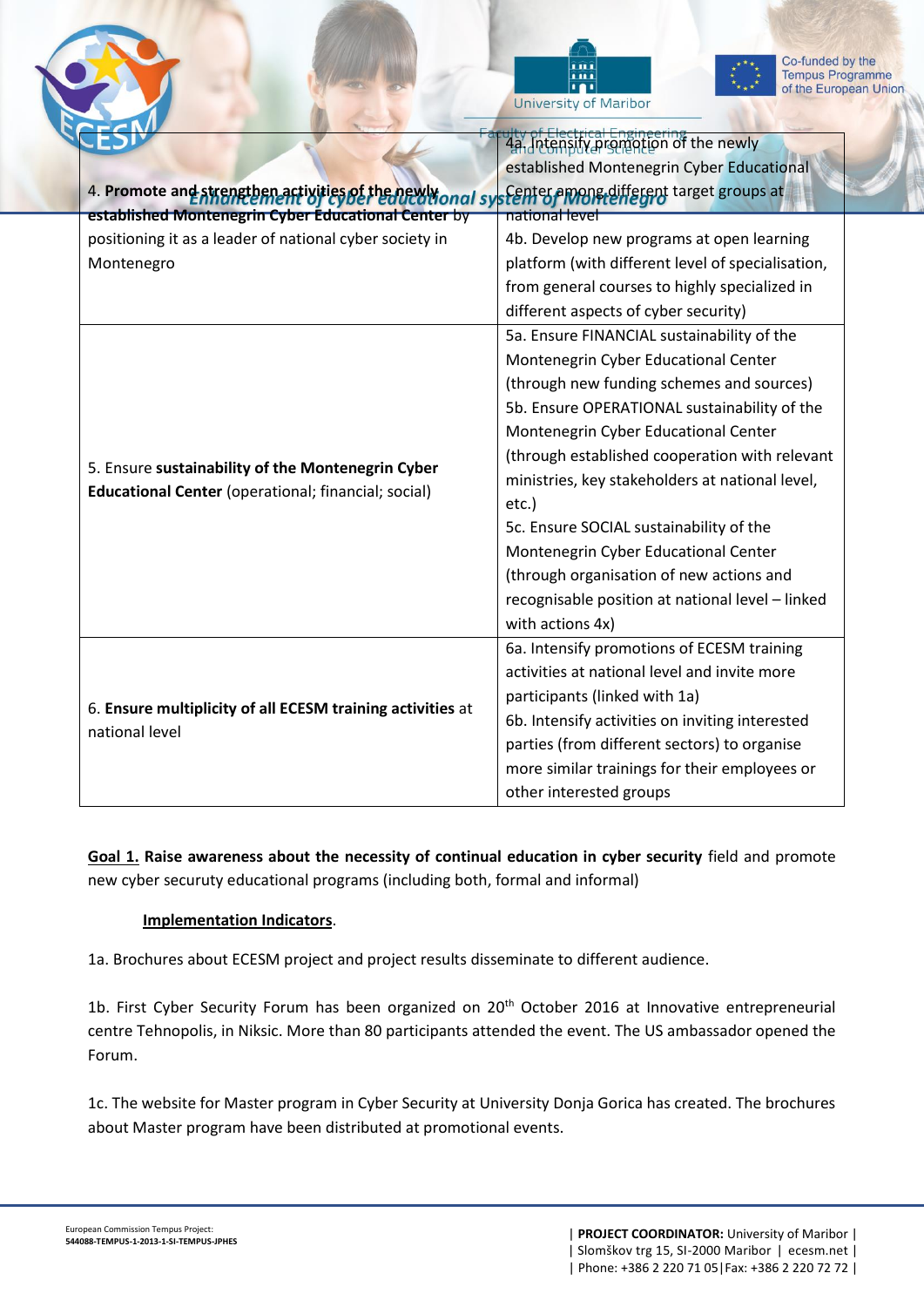





1. Brochures with information about new established MCEC has created and a distributed at promotional events. MCEC work presented at companies in almost all municipalities in Montenego.

**Status. Enhancement of Gyber educational system of Montenegra activities after project status** 

realization.

## **Goal 2.** Continually **organize annual conference about cyber security** at national level

## **Implementation Indicators**.

2a. Organised 3<sup>rd</sup> ECESM Conference as a part of Regional well-known Festival of Information Technology Achievements- INFOFEST

2b. ECESM project mentioned at national and international conferences through participation of ECESM partner representatives.

**Status**. Completed.

## **Goal 3.** Continually **publish online journal** to support research in the field of cyber security

#### **Implementation Indicators**.

3a. 6 issues of the Newsletter are already published, until now.

3b. Information and link of published newspapers shared on project website and official ECESM Facebook page. Some of partners shared the link to newspaper on their private profiles at social networks.

## **Status**. Completed.

**Goal 4. Promote and strengthen activities of the newly established Montenegrin Cyber Educational Center** by positioning it as a leader of national cyber society in Montenegro

## **Implementation Indicators**.

4a. MCEC promoted among companies at almost all municipalities in Montenegro. At trainings in Chember of Economy, the MCEC has been presented.

4b. New learning materials has been published at Moodle platform.

**Status**. Completed. Update Moodle platform with new materials.

**Goal 5**. Ensure **sustainability of the Montenegrin Cyber Educational Center** (operational; financial; social)

## **Implementation Indicators**.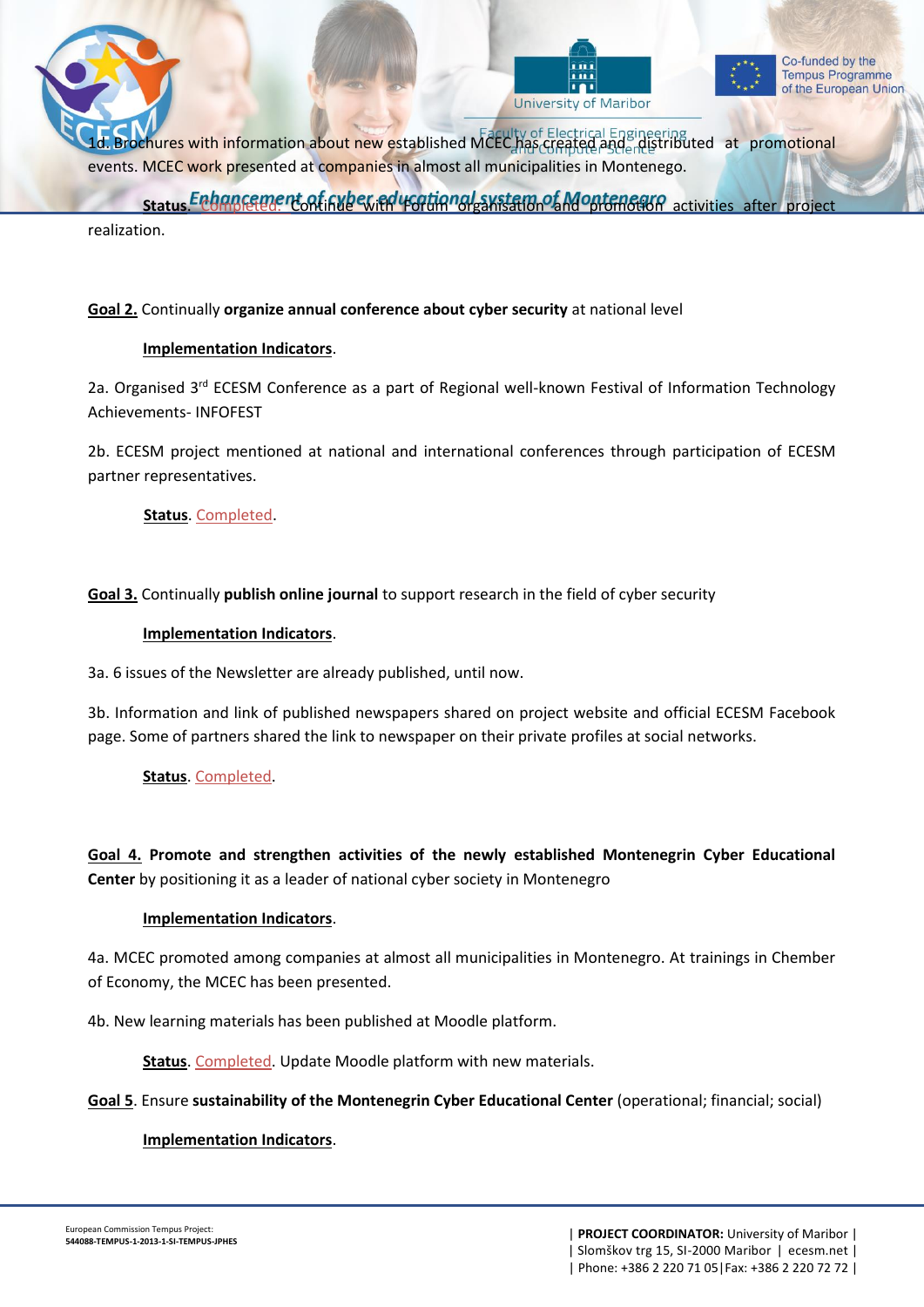





5a. IMTM have different roles at new IPA Europe/Aid/136938/ID/ACT/ME projects – as coordinator at one, and as partner at the other project, and MCEC will be the hub of training and workshop organization related to security issues in both, medical information systems and cloud hased solutions.

5b. Since September 2016 MCEC office is in Innovative entrepreneurial centre 'Tehnopolis'. Innovative entrepreneurship centre TEHNOPOLIS is the first part of the capital project of the Government of Montenegro (Ministry of Science) – creation of Science and Technology Park Montenegro. The good cooperation with Chamber of Economy and Ministry of education will contribute to better positioning of MCEC at national level.

IMTM (MCEC is established as part of this partner institution) singed Memorandum of understanding and cooperation with GCSEC.

5c. MCEC promoted at School portal (07/05/2016), University of Economics in Bratislava (05/05/2016) and Faculty of business and tourism Budva (25/05/2016). The link to MCEC Moodle platform is uploaded at FBT Distance Learning Platform and EUBA Moodle Platform.

**Status**. Completed.

## **Goal 6. Ensure multiplicity of all ECESM training activities** at national level

## **Implementation Indicators**.

6a. Because of low response at trainings in CEM from companies from North and South region of the country, the 3day trainings were organized in Bijelo Polje (for companies from North) and in Budva (for companies from South).

6b. At Forum and the other promotional events Moodle platform (with highlight on training curricula) was presented to audience.

**Status**. Completed.

# **3. Sustainability Strategy v3: Goals**

The main goals of sustainability strategy – version 3.0 are:

## 1. **Internationalization of Cyber security education**

A multidisciplinary master program in cyber security is already established and new generation of students is enrolled, thus allowing further steps in its internationalization and making it closer to well known study programs at EU and global level: enabling students and staff exchanges, ECTS transfers, joint courses and programs, etc.

2. **Providing specialized support to business sector in challenging cyber security fields** MCEC will intend to bring together the highest level of organizational and technical resources for the purposes of consultancy and specialized services, education, training, qualification and professional development of work force